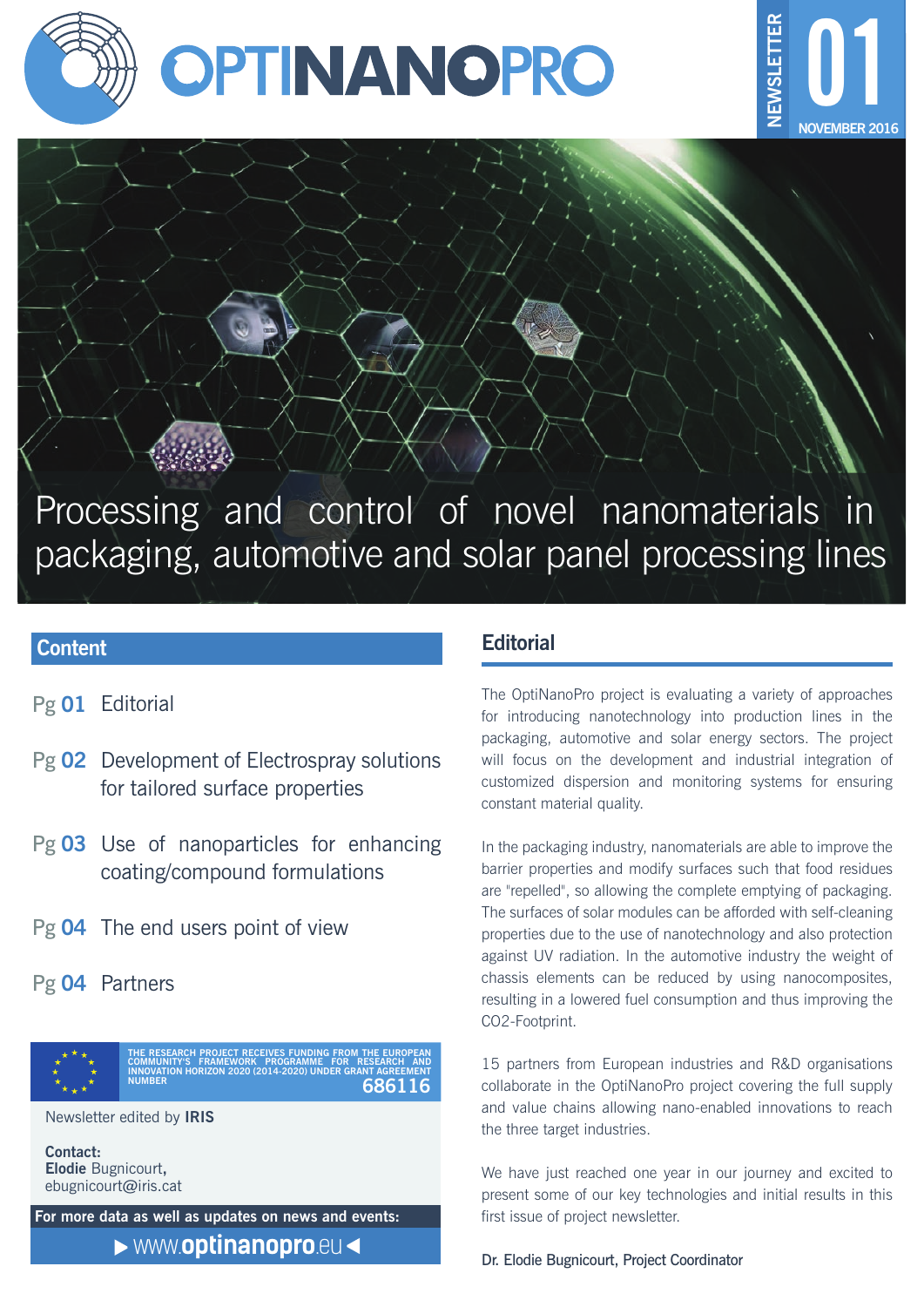Nanocomposites have special physical and chemical properties and an array of potential applications, in particular they can be used to adapt surface properties and introduce additional functionalities such as antimicrobial properties, UV radiation filtering and hydrophobicity. Nano-enhanced coating can be applied by Electrospinning, a phenomenon that occurs when an appropriate electric field is applied to a conductive solution. This solution is usually injected through a capillary tube. The semispherical meniscus of liquid anchored at the end of the tube takes the shape of a cone, so-called Taylor cone. This cone breaks into a jet at its apex (Fig. 1) that can generates a fiber or atomised particles after solvent evaporation. This electro-hydrodynamic-based technique is capable of depositing nanoparticles dispersions as well as generating controlled fibers with diameters well below the micron.

Solutions must be tuned in order to generate fibers or droplets; for example, high viscosity solutions are necessary in order to generate fibers. Other properties like the electrical conductivity of the solution, surface tension or polarity of the solvent or mixture of solvents used must be adapted to the specific material to be deposited. Among the many applications found for electrospray/electrospinning, coating of surfaces is one of them with great interest to the materials science community that will be tackled in OptiNanoPro. Fig. 2. shows a droplet of water deposited on a hydrophobic SiO2 nanoparticles-coated surface fabricated using this technique.

The low typical throughput of a single Taylor cone demands the use multi-cone sources for industrial applications. Although multi-jet electrospinning has been demonstrated to be a better approach to enhance electrospinning productivity rather than substantially increasing the throughput of a single spinneret, this technology is a more complex process than the single-jet. The company Bioinicia S.L., Spain (www.bioinicia.com), through



Fig.:1 electro-hydrodynamic-based technique generating nanofibers (electrospinning) and nanodroplets (electrospray)



Fig. 2. First hydrophobic surfaces from OptiNanoPro

their engineering division Fluidnatek® has optimized and launched since 2012 a range of high throughput multi-nozzle equipment for pilot plant and manufacturing purposes, called LE-500 and LE-1000, respectively. These tools, that come with climate control, e.g. temperature and %RH control, are designed to, for instance, meet the existing stringent legislation criteria in the bio space and to provide complete flexibility for the manufacturing of electrospun/electrosprayed products. The equipment was designed to be integrated in industrial production lines that involve roll-to-roll collection or any other type of collection, pre or post-processing steps.

In OptiNanoPro, the application of nanocoating by electrospray will be used to obtain surfaces with tailored repellence to selected liquids (fig. 3). In case of OPV surfaces, hydrophobicity will allow the panels to self clean from dirty rain, whereas the same effect will allow facilitating the emptying and therefore reduced leftover at end of life in case of polar liquids/pastes being packed (eg. oil in water emulsions for cosmetic). Likewise for content of different polarities, amphiphobicity or lipophobicity will be sought.



#### Figure 3: Ketchup residues in a conventional bottle (left) and in a bottle with a nanocoating (right) [1]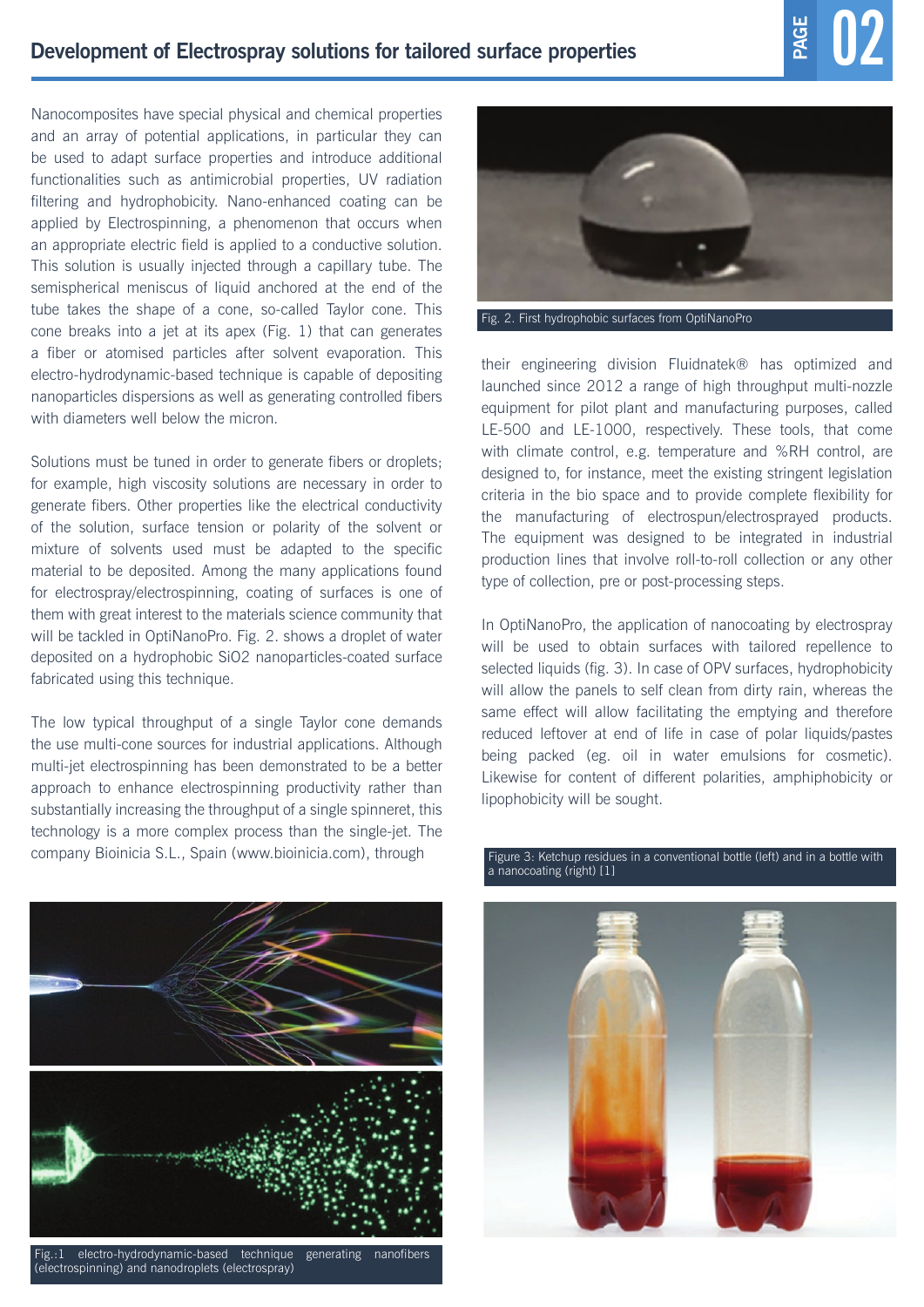One important task within the OptiNanoPro Project includes further development of wet chemical coating processes for packaging films to enable successful application of coatings containing dispersed nanoparticles. The aim is to reduce the permeability of the films via the incorporation of nanoparticles.

Indeed, in prior research efforts, Wheylayer® whey-protein based coatings were developed achieving far superior barrier properties compared to other bioplastics (fig. 4) and were found suitable to substitute other synthetic barrier layers, such as EVOH, while providing recyclability to multilayer films.

On the other hand, the use of nanoparticles presents potential for resource optimization while providing similar barrier with lower thickness and therefore improve the cost effectiveness of the developed bio-coating.

It is well known that for the packaging application the barrier improvements provided by nanocomposites depend on a so-called tortuosity effect, where the nanofillers increase the gas diffusion pathway (fig. 5). Other effects, like the selective adsorption of gas molecules on the particles of a high specific surface area, are also involved. Nanoplatelets composed of clays or other silicate materials are the most studied for this application, as is the case in OptiNanoPro. The platelets have a thickness in the nanometre range, lateral dimensions from tens of nanometres up to several microns, surface areas above 750 m2/g and an aspect ratio in the range of 100–500.

Promising initial project results at FRAUNHOFER disclose the ability to improve the coating barrier properties by a factor 2 in optimized conditions. Further work will deal with the transfer of the results to the industry as the nanoparticles affect the processability of the coating and its drying, as is currently being simulated.

The extrusion compounding is an other important polymer processing techniques to develop a new nanocomposites. The main function of the process is mixing the polymeric matrix with the filler and dispersing it to achieve a good homogeneity in the final compound. The polymer nanocomposites are promising for multifunctional materials in many industrial fields such as aerospace, automobile, and electronic packaging device

![](_page_2_Figure_8.jpeg)

Fig. 5. Illustration of the "tortuous pathway" created by the incorporation of exfoliated nanoplatelets into a polymer matrix film. [2]

![](_page_2_Figure_10.jpeg)

systems. Depending of the final application, the strategy is adding appropriate nanoparticle to a polymer matrix to enhance its performance and achieve the target properties.

Nanofillers can significantly improve or adjust most of the different properties of the polymer base materials in which they are incorporated, sometimes also in synergy with conventional fillers and/or additives.

The nanocomposites have different advantages compared to conventional composites, such as a light weight or the surface finish. As the nanoparticle size decreases for a given volume fraction, the effect of the nano-reinforcement of the phase is exhibited more remarkably. Properties like Young's moduli, thermal expansion coefficient, thermal conductivity or electrical conductivity are enhanced with nanoparticles, seeing the improvement decreasing the particle size.

An important aspect of the process is the dispersion of the nanoparticles within the polymeric matrix. To enhance the dispersion of the particles, a good design of the equipment and the screw's configuration are vital, and results in improved properties of the material.

In order to enhance the dispersion of the nanoparticles, EURE-CAT is carrying out an optimization of an ultrasound system to be coupled in an extruder. The ultrasounds may assist in better filler dispersion, when is applied on the melt polymer, decreases the viscosity and the die pressure, thus affecting the final material behavior. In different cases (e.g. nanoclays) the ultrasounds are used to improve the degree of dispersion of the particles. Ultrasound helps in rapid intercalation and partial exfoliation of nanoclay in a polymer matrix. In this sense, this technology is developed studying the range of energy needed to apply in order to decrease the viscosity of the polymer and enhance the dispersion of the nanoparticles. With this technology, further dispersion of the filler and the homogenity of the final compound could be achieved.